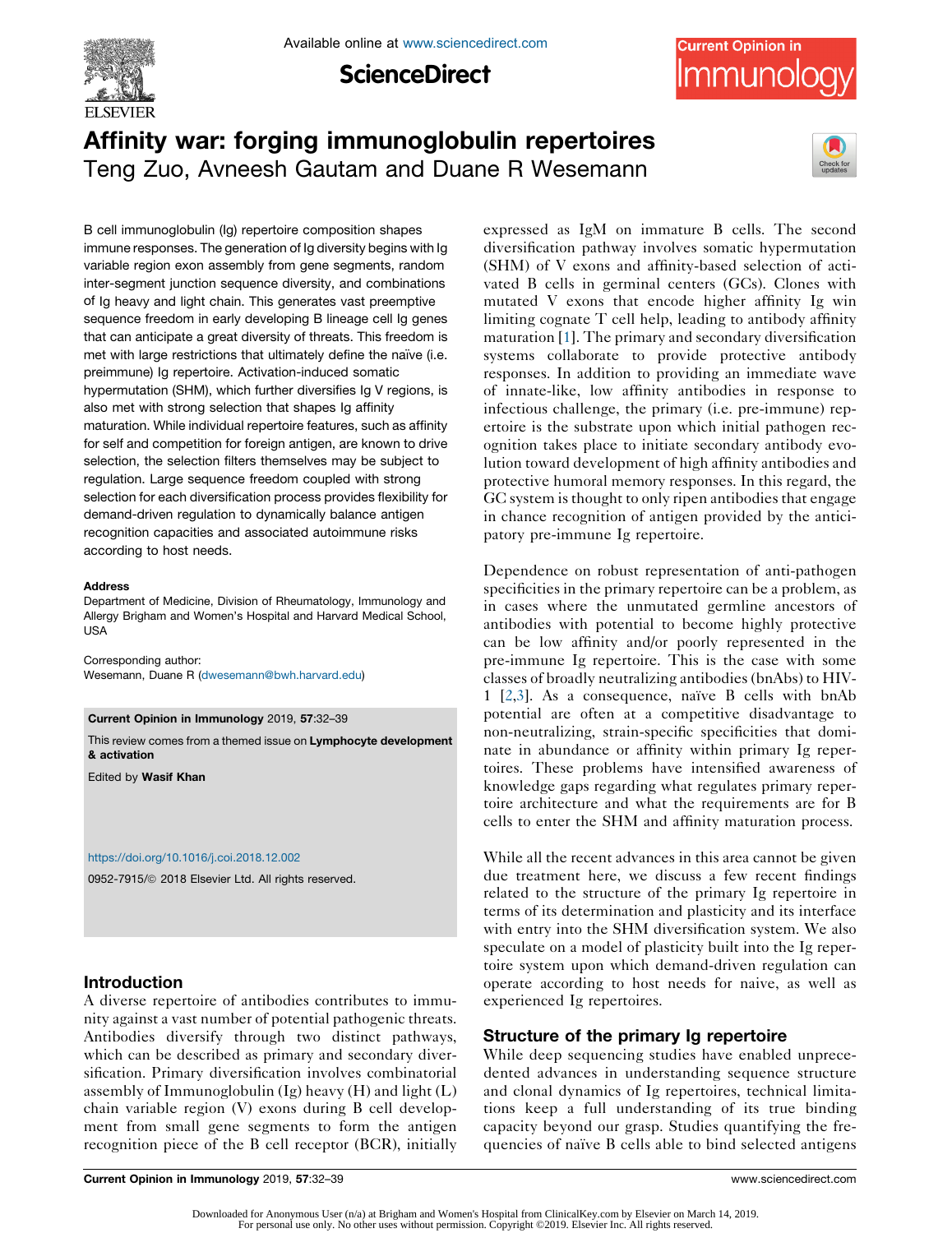in mice have revealed an important feature that is not predicted by general textbook immunological knowledge—namely, that frequencies of naïve B cells that can bind a given antigen is reasonably consistent between individuals.

Binding data from several recent studies show concordance between individuals within genetically inbred strains. For example, C57BL/6 mice that are naïve to phycoerythrin (PE) or allophycocyanin (APC) were found to have about  $20000$  PE-specific naïve B cells  $(1 \text{ in } 5000)$ and 4000 APC-specific (1 in 25 000) naive B cells by flow cytometry [\[4](#page-5-0)]. In contrast, BALB/c mice are reported to have 1400 (1 in 71000) PE-specific naive B cells while harboring a similar number of APC-specific naive B cells as B6 mice [5 ]. ELISA [evaluation](#page-5-0) of single clone cultures showed naïve B cell frequencies for Bacillus anthracis protective antigen (PA) and influenza hemagglutinin (HA) are 1 in 8000, and 1 in 18000, respectively  $[6^{\bullet\bullet}]$ . The frequency of naïve B cells specific for the small molecule hapten 4-hydroxy-3-nitrophenyl acetyl (NP) was reported at 1 in 4000 by flow cytometry [\[7](#page-5-0)]. Through single  $B$  cell sorting and Ig sequencing, naïve  $B$  cell precursors of the VRC01-class of broadly neutralizing anti-HIV-1 antibodies in humans have recently been determined to be present at a frequency of 1 in 2 400 000 B cells with reasonable consistency between individuals [\[8](#page-5-0)].

Consistent binding frequencies between individuals are not necessarily expected, at least for large complex antigens, because despite findings that V gene usage frequencies are consistent between individuals when examined with adequate sequence depth [\[9](#page-5-0),[10\]](#page-5-0), V gene segments only encode for two of the three complementarity determining regions (CDRs) that make up the majority of the antigen binding surface of the antibody. Junctions between assembled gene segments that make up V region exons generate the CDR3 region, which has been argued to encode for diversity sufficient for most antibody specificities [\[11](#page-5-0)]. A substantial contribution of stochastically generated CDR3 to Ig repertoire binding capacity would predict large variability between individuals. The consistency of antigen binding frequencies in naïve B cell populations between individuals could be due to germline encoded CDR1 and 2 playing a more dominant role in antigen recognition than anticipated. Alternatively, Ig developmental selection filters may mold Ig repertoires to roughly predetermined architectures, offering opportunities for regulatory control to adapt the protective utility of Ig repertoires according to host needs. Understanding how baseline Ig repertoires are shaped is important because antigen recognition frequencies significantly influence immune responses, including immunodominance  $[12^{\bullet}]$  quality of the initial [response](#page-5-0)  $[13^{\bullet\bullet}, 14]$  $[13^{\bullet\bullet}, 14]$  $[13^{\bullet\bullet}, 14]$  $[13^{\bullet\bullet}, 14]$  as well as the fate characteristics of the memory and recall responses [5 [\].](#page-5-0)

## What shapes Ig repertoires?

It has been known for decades that selection plays a major role in shaping the Ig repertoire as the original V gene segment usage frequencies selected for V(D)J recombination differ from usage frequencies found in mature naïve B cells  $[15]$  $[15]$  $[15]$ . As discussed in a recent review [[16\]](#page-6-0), tolerance control processes negatively select out Ig specificities with strong self-reactive potential. Positive selection also occurs, but the nature of the antigens driving positive selection, and where and how these processes take places are not fully defined [[17](#page-6-0)]. The innate-like B1 cell repertoire is relatively oligoclonal–enriched in specificities for self and common components of bacteria [[18](#page-6-0)]. The B1 Ig repertoire undergoes age-dependent shifts that occur independently of microbiota, possibly through timed exposures to self-antigens [[19](#page-6-0)]. The B2 repertoire is more diverse, but also appears to contain a positive selection process for targets that presumably would provide beneficial specificities [\[17](#page-6-0)].

While self-ligands play a role in B cell selection, recent studies have shown that symbiotic microbes influence both the primary Ig and memory IgM repertoires in conventional B2 cells. Germ-free mice colonized with microbial symbionts at weaning age developed increased bacterial symbiont recognition frequencies in naïve follicular B cells with an IgM<sup>+</sup>IgD<sup>+</sup>CD73<sup>-</sup>CD80<sup>-</sup> phenotype. This occurs in a T cell-independent manner and early in weaning age  $[20\degree]$ . [Frequencies](#page-6-0) of B cells that recognize symbiotic microbes were notably high. Limiting dilution analysis found a frequency of approximately 1/58 naïve follicular B cells in germ-free mice reactive to intestinal bacteria that increased to approximately 1/33 after conventionalization  $[20^{\bullet\bullet}]$ . How [microbial](#page-6-0) symbionts lead to enrichment of naïve cells is not fully understood. Sequencing studies indicated that some Ig repertoire changes were already apparent in naïve transitional B cells, which represent new bone marrow emigrants—indicating that microbial colonization may influence early B cell selection. In addition, microbial symbionts have also been shown to influence the Ig repertoire via B cell receptor editing for a small amount of B cells that develop in the intestinal lamina propria during weaning age [\[9](#page-5-0)].

An AID reporter mouse model, in which memory cells are labeled, revealed that microbial symbionts also influence baseline IgM memory cell repertoires in unimmunized mice  $[21$ <sup> $\bullet$ </sup>. In this system, cells [become](#page-6-0) and remain YFP<sup>+</sup> when exposed simultaneously to AID and tamoxifen. Reactivity to gut luminal antigens by YFP<sup>+</sup> memory cells was enriched in conventional, but not germ-free mice  $[21^{\bullet}]$ . [YFP](#page-6-0)<sup>+</sup> memory cells expressed IgM<sup>+</sup>CD73<sup>+</sup>CD80<sup>+</sup> and their accumulation occurred for several months and was dependent upon T cells and tolllike receptor signaling pathways  $[21\text{''}]$ . [Colonization](#page-6-0) with

Downloaded for Anonymous User (n/a) at Brigham and Women's Hospital from ClinicalKey.com by Elsevier on March 14, 2019. For personal use only. No other uses without permission. Copyright ©2019. Elsevier Inc. All rights reserved.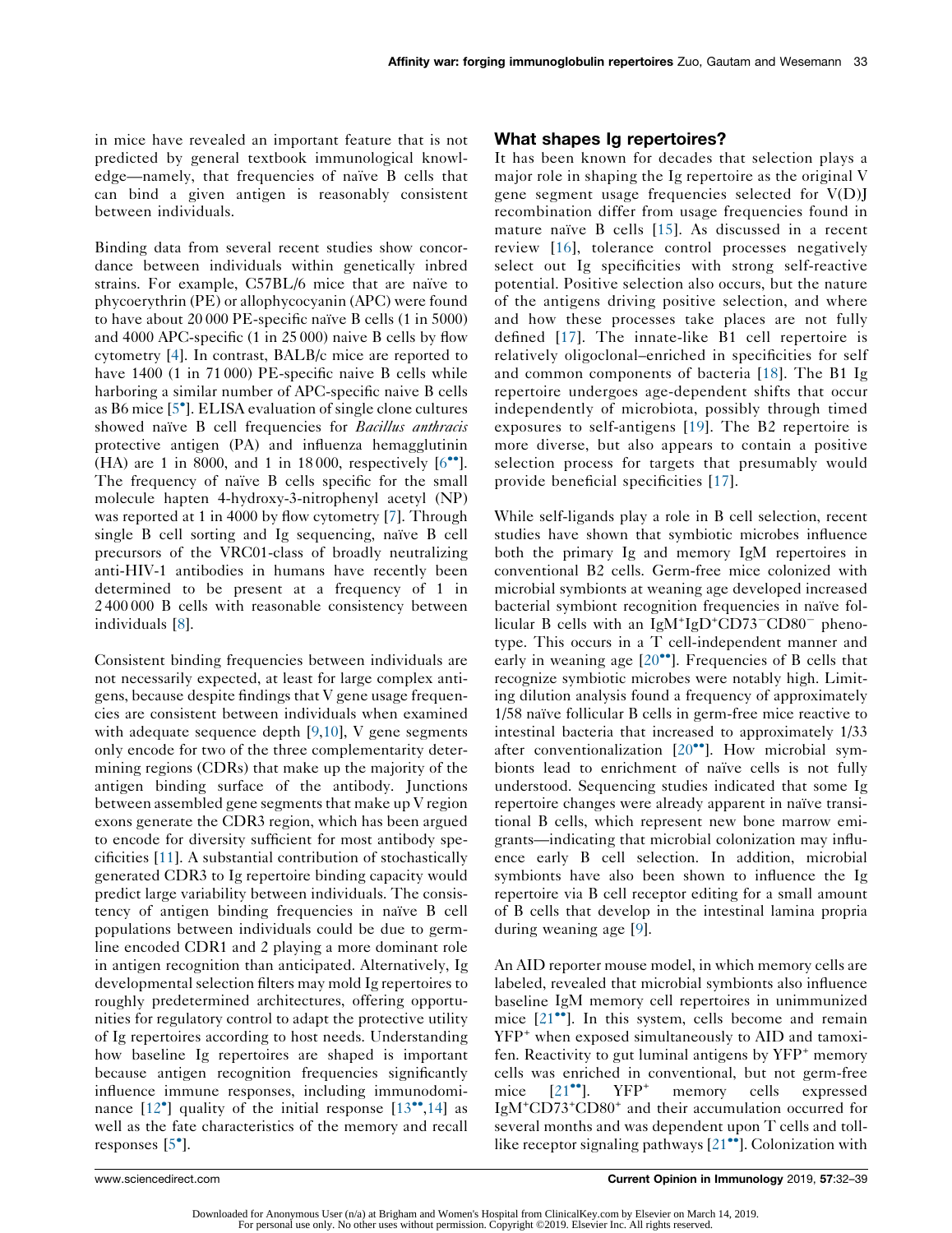microbiota was also required for the induction of systemic IgA concentrations in serum [[22\]](#page-6-0).

In terms of functional consequence, the influence of symbiotic microbes on the primary and memory IgM repertoires led to increased anti-bacterial vaccine responses in both cases  $[20^{\bullet\bullet}, 21^{\bullet\bullet}]$  $[20^{\bullet\bullet}, 21^{\bullet\bullet}]$ . [Microbe-dependent](#page-6-0) IgA in the serum was shown to protect against microbial sepsis due to symbiont-dependent anti-bacterial plasma cells that can cross-react to bacteria more generally [\[22](#page-6-0)]. The functional impact of symbiotic microbes on Ig repertoires has been shown to have important implications for antibody immunodominance in humans. An example of this is the finding that accumulation of memory B cells specific for symbiotic microbes was shown to influence immunodominance toward non-neutralizing gp41 epitopes on the HIV-1 envelope protein complex [[23](#page-6-0) ].

The influence of both tolerance to self and symbiotic microbes in affecting baseline Ig repertoires and disease outcomes is illustrated in the example of antibodies against the Gal $\alpha$ 1-3Gal $\beta$ 1-(3)4GlcNAc-R ( $\alpha$ -gal) glycan. Some bacteria, and most mammals produce  $\alpha$ -gal due to the action of the UDP:galactose: $\beta$ -galactoside- $\alpha$ 1,3galactosyltransferase gene (1,3GT). A notable mammalian exception to  $\alpha$ -gal production is old world primates, including humans, due to inactivation of 1,3GT. Tolerance-related negative selection downregulates anti- $\alpha$ -gal antibodies in  $\alpha$ -gal-producing mammals, but they are allowed to accumulate in the absence of functional 1,3GT through a mechanism that is dependent upon  $\alpha$ -gal-producing microbial symbionts [\[24](#page-6-0)]. Because Anti- $\alpha$ -gal antibody levels correlate with protection from malaria in endemic regions [\[24](#page-6-0),[25\]](#page-6-0), malaria was likely a driving force for evolutionary loss of 1,3GT in old world primates [\[24](#page-6-0),[26\]](#page-6-0). Gut colonization withE. coli O86:B7, an  $\alpha$ -gal-producing bacterial strain, induced anti- $\alpha$ -gal antibodies in  $\alpha$ 1,3Gt<sup>-/-</sup> mice, and this was associated with reduction in Plasmodium infection [[24\]](#page-6-0). Colonization with *Escherichia coli* K12 bacteria, which do not express  $\alpha$ -gal, neither induced anti- $\alpha$ -gal IgM antibodies, nor did it not block Plasmodium infection. How anti-symbiont glycoform antibodies are induced remains to be fully elucidated, but may include some of the pathways described above. Notably, while inhibition of Plasmodium was dependent upon anti- $\alpha$ -gal IgM antibodies, it was not dependent upon somatic Ig mutation [\[24](#page-6-0)], indicating that either naïve and/or memory B cell anti-microbiota Ig enrichment pathways may contribute.

## High polyreactivity in immature Ig repertoires: bug or feature?

While many antibodies appear to be highly specific for a unique antigen-binding site, polyreactive antibodies can recognize multiple structurally unrelated antigens. Polyreactive antibodies are often self-reactive. In a sense, it is intuitive that an antibody reactive to multiple unrelated

targets is more likely to include self-antigens among those targets. There may also be a contribution of technical bias arising from the use ofself-antigen among the panels used to test polyreactivity in studies.

The primary repertoire in developing bone marrow B cells is composed of Ig specificities that are extraordinarily polyreactive and self-reactive. Self/polyreactivity comprises up to well over half of early B lineage Ig repertoire in humans [[27\]](#page-6-0), a surprisingly high level thought to be due to inadvertent byproducts of agnostic Ig diversification. However, there are autoreactive VH gene segments encoded in the genome that have stood the test of evolutionary time. An example in humans is VH4-34, which recognizes human erythrocyte surface antigens [\[28](#page-6-0)] and symbiotic microbes [\[29](#page-6-0)]. Mouse studies have uncovered examples of V gene segments that, not only have a high degree of intrinsic self-reactivity, they are preferentially utilized during V(D)J recombination in early B lineage development [[30,31](#page-6-0)], indicating that self/ polyreactivity in the pre-selected immature Ig repertoire may be a deliberate feature. As B cells mature, tolerance check points suppress polyreactive and self-reactive specificities, such that they ultimately comprise 20–30% [\[32\]](#page-6-0) as measured by binding studies of cloned soluble antibodies. In addition, a BCR signaling reporter mouse indicated that most mature naïve B cells exhibit some degree of self-ligand recognition capacity across a broad range of signal strength [[33\]](#page-6-0).

While self/polyreactive antibodies are usually considered unfavorable for host health, they can offer the benefit of providing superior defense capabilities in the context of recognition, neutralization, and clearance of pathogens [\[34](#page-6-0),[35\]](#page-6-0). In this regard, the greater part of antibodies that are broadly neutralizing for challenging vaccine targets, such as HIV-1 and influenza, are inherently polyreactive [\[36–39](#page-6-0)]. Thus, B cell tolerance filters can be seen, paradoxically, as a barrier to host health under certain infectious conditions [40 ]. In addition, [polyreactivity](#page-6-0) was reported to be enriched among IgA B cells, suggesting that increased polyreactivity may be beneficial in the gut environment [[41](#page-6-0) ] ([Figure](#page-3-0) 1). Thus, despite the potential cost of self-reactivity, the immune system may draw upon polyreactive antibodies in times of need, implying a potential role for dynamic regulation of tolerance filter stringency.

We speculate that high polyreactivity of freshly assembled bone marrow Ig repertoires (i.e. pre-tolerance filtered) may be a proactive storehouse of innateness, instead of solely an undesirable byproduct of agnostic Ig diversification. Polyreactive-loaded progenitors enable the recognition capacity of the BCR repertoire to swiftly expand in conditions of stress (i.e. persisting infection) by tolerance filter loosening, thus providing a more prompt response compared to reshaping Ig recognition capacity de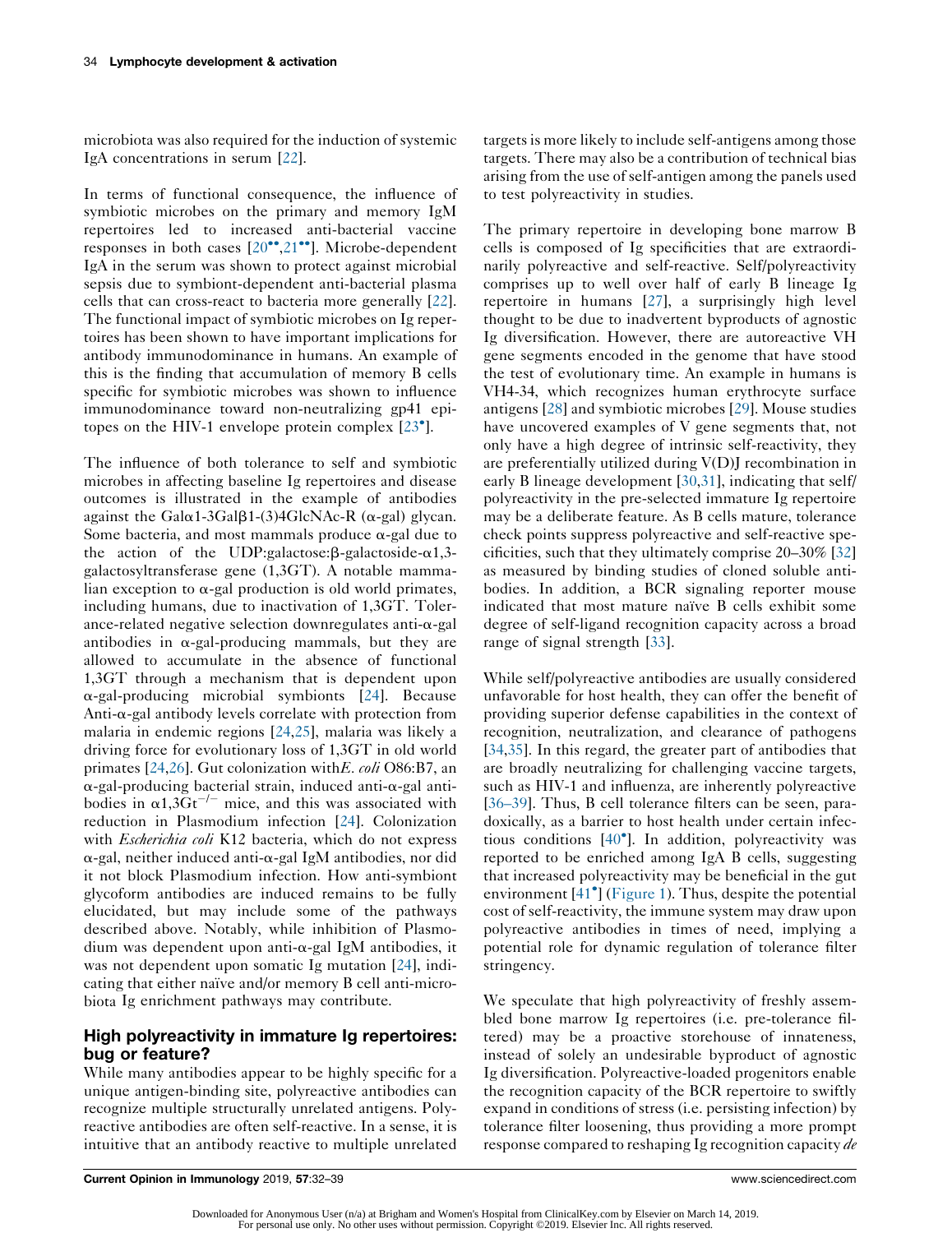

#### <span id="page-3-0"></span>Figure 1



Schematic of the B cell development and literature-based representations of general locations of tolerance checkpoints and polyreactivity of associated B cell subsets. Shown are two B cell tolerance checkpoints. Tolerance checkpoints in the bone marrow are designated central tolerance, and those in the periphery are designated as such. Immature (imm.), transitional (trans.), mature naïve (IgM IgD), and IgA B cells (green) are indicated.

*novo*. This would allow the system to dynamically tune tolerance filters to provide levels of Ig polyreactivity to the optimal place on the cost/benefit scale to adapt to changing host conditions (Figure 2).

An analogy is a factory conveyer belt meant for product inspection and quality control of newly made products. BCRs/antibodies are deliberately manufactured in a

#### Figure 2



Physiologic control of B cell tolerance filter stringency may be a demand-driven process.

Schematic representation of our hypothesis that plasticity of B cell developmental checkpoint stringency is an adaptive feature, balancing risks of infection and autoimmunity to host needs.

form that maximizes recognition capacity (i.e. polyreactive form) and pass through screening for removal by tolerance checkpoint workers at various points along the way. In the absence of high-level infectious threats, careful and tight screening produces a relatively limited, but high tolerance repertoire sufficient to maintain lowthreat host:pathogen homeostasis. A stronger inflammatory stimulus, such as chronic infection or barrier breach, could swiftly be met by an increase in Ig recognition capacity by simple cost-efficient mechanisms, such as altering the environment to conditions where selection against polyreactivity is less stringent. In the analogy, increasing conveyer belt speed or slowing removal could accomplish this. These or other mechanisms may quickly limit tolerance checks whose work is to remove already-present polyreactivity. The implication is that certain inflammatory signals may be a contributing upstream cause of deliberate crescendos in pre-immune Ig polyreactivity. This may be a contributory etiology for the observation that a variety of inflammatory conditions are associated with polyreactivity [[34\]](#page-6-0), and opens the possibility that, in terms of autoimmune disease, selfreactive Igs may be both chicken and egg.

# Collaboration of the diversification systems

SHM and associated B cell selection can both ripen Ig affinities toward foreign antigen while redeeming promising Ig specificities from autoreactivity. SHM-mediated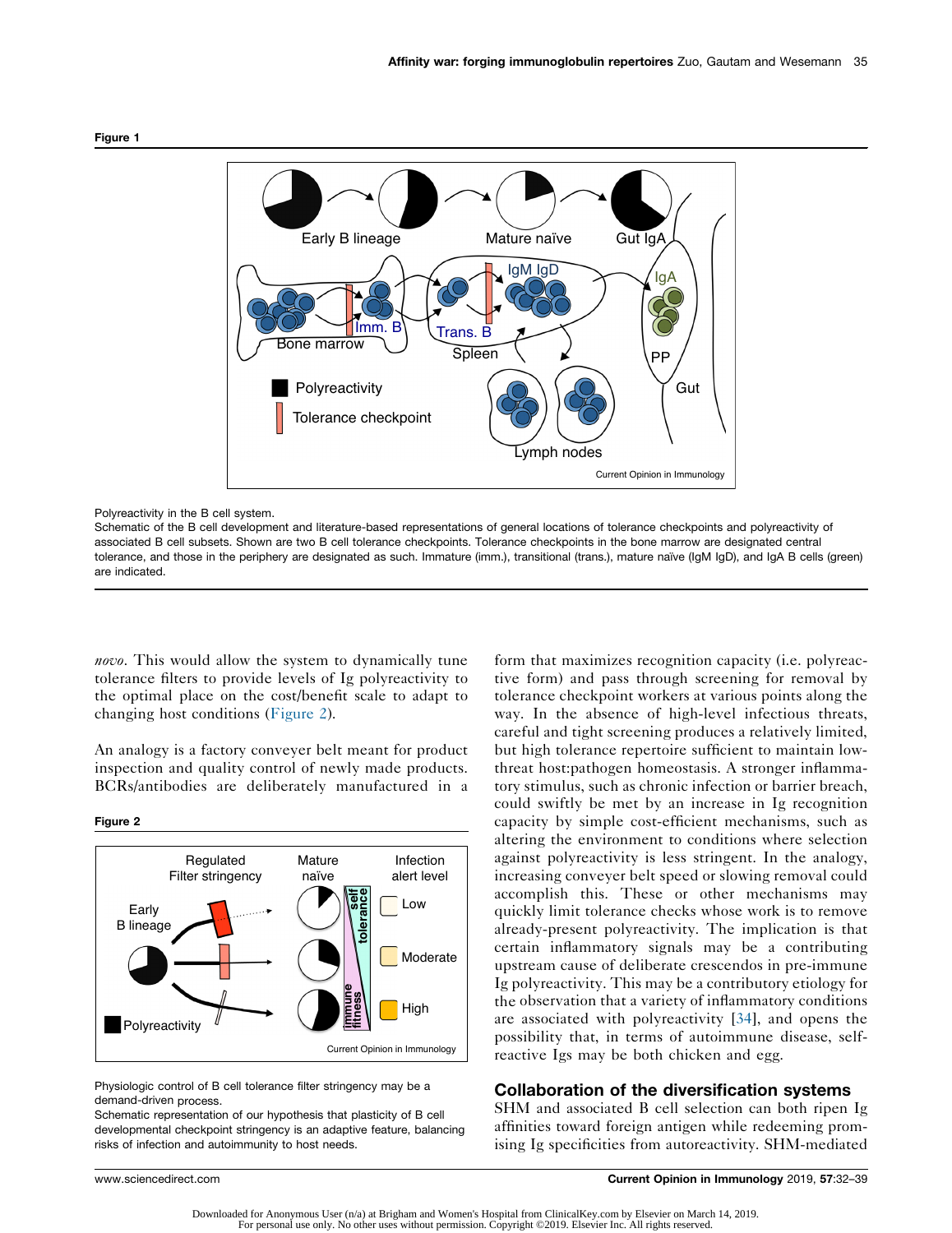Ig redemption has been shown to be able to occur with swifter kinetics compared to affinity ripening toward foreign antigens  $[42^{\bullet\bullet}]$ . [Redemption](#page-6-0) before ripening allows the retention of self-reactive clones in the primary Ig repertoire  $[42^{\bullet\bullet}]$ , thus [maximizing](#page-6-0) the recognition capacity of the Ig system. SHM and the GC selection system may also pressure Ig toward less polyreactivity due to improved competitive fitness of B cells that can concentrate peptide from a single entity to present to limiting cognate T cells. A very broad net can, therefore, be cast before affinity focusing.

How much Ig affinity ripening is possible from SHM and GC selection? In other words, what is the minimum affinity required for entry into the SHM-mediated Ig evolution process? Recent binding studies of B cells activated for SHM-mediated diversification reveal that a surprisingly substantial proportion of B cells have undetectable affinities for immunizing antigens by standard *in vitro* measures. This was shown by measurements of affinities from GC B cells to immunizing antigen  $[6^{\bullet\bullet}, 43^{\bullet\bullet}]$ , as well as assessing B cells [undergoing](#page-6-0) SHM-mediated affinity maturation in an extra follicular context upon challenge with Salmonella typhimurium [44 $\cdot$ ]. In the latter study, [diminished](#page-6-0) IgG responses were found when the BCR repertoire was artificially restricted, highlighting the importance of a diverse repertoire  $[44\cdot]$ . In addition, antibodies with [detectable](#page-6-0) salmonella antigen binding had more V region mutations compared to the great majority that had no detectable binding, and this binding was lost when reactive Igs were reverted back to germline configuration—consistent with the proposed model of *in vivo* recognition by B cells whose binding ability cannot be detected in vitro [44<sup>••</sup>]. Thus, under certain [immunization](#page-6-0) or infectious conditions, many B cells may recognize antigen with initial binding affinities that are undetectable by conventional assays, which typically involve in vitro binding assays with soluble antibody.

These examples shed light on the collaboration between the primary and SHM diversification systems. They illuminate the ability of the SHM system to do some heavier-than-expected lifting in the antigen-recognition process, enhancing some Igs from very low—in some cases, undetectable—to high affinity. This raises the possibility that the SHM system may do more than just ripen Ig affinities already present in the preimmune repertoire (Figure 3).

How is it that Ig with undetectable affinity can be activated to evolve through SHM? Mechanisms include the concept that GC B cells can bind immunizing antigen with affinities which are biologically relevant in vivo, but undetectable with usual *in vitro* assays. This is supported by robust, albeit indirect, evidence  $[43^{\bullet\bullet}, 44^{\bullet\bullet}]$  $[43^{\bullet\bullet}, 44^{\bullet\bullet}]$ . A [non](#page-6-0)mutually exclusive alternative model is that some B cells





Acquisition of de novo recognition capacities from concealed Ig diversity.

Schematic representation of an implication the discovery that noncognate B cells can be activated and undergo SHM. Shown is a hypothetical scenario where new antigen recognition capacities could be acquired from concealed Ig diversity (i.e. not initially recognized by immunizing antigen) through SHM. Colored boxes represent Ig variable (V) region specificities. Thin curved arrows represent affinity maturation pathways of some V region specificities (asterisked) in B cells that fail to initially recognize antigen, but gain de novo recognition capacity through non-specific B cell activation-induced SHM. Shaded areas represent B gene segments that do not bind a given antigen, but may have recognition potential.

could be specific for 'dark antigen', described to be an unknown antigen (presumably linked to immunizing antigen), or non-native form of immunizing antigen  $[6\degree]$ . A third [non-mutually](#page-5-0) exclusive pathway is nonspecific activation and SHM-mediated diversification of non-cognate B cells, which under special conditions, may generate new specificities not otherwise present in the primary repertoire  $[45\degree]$ . This was [explored](#page-6-0) using a monoclonal B cell system in which BCRs were shown in multiple ways not to functionally engage with antigen. The study demonstrated that B cells harbor an intrinsic permissiveness to participate in SHM-mediated diversification, which can lead to Ig evolution toward de novo recognition of multiple distinct epitopes in the absence of B cell competition and with abundant  $T$  cell help  $[45\degree]$  $[45\degree]$ . Thus, B cell entry into the SHM-mediated Ig evolution system may not be governed by a particular BCR affinity requirement for antigen. This is consistent with the notion that, with regard to receiving SHM-inducing T cell help, it is not how much antigen a B cell has, but whether it has more than its neighbors. Non-specific antigen uptake by basic mechanisms outside of BCR involvement [\[46](#page-7-0)] may be the baseline sufficiency to

Current Opinion in Immunology 2019, 57:32–39 www.sciencedirect.com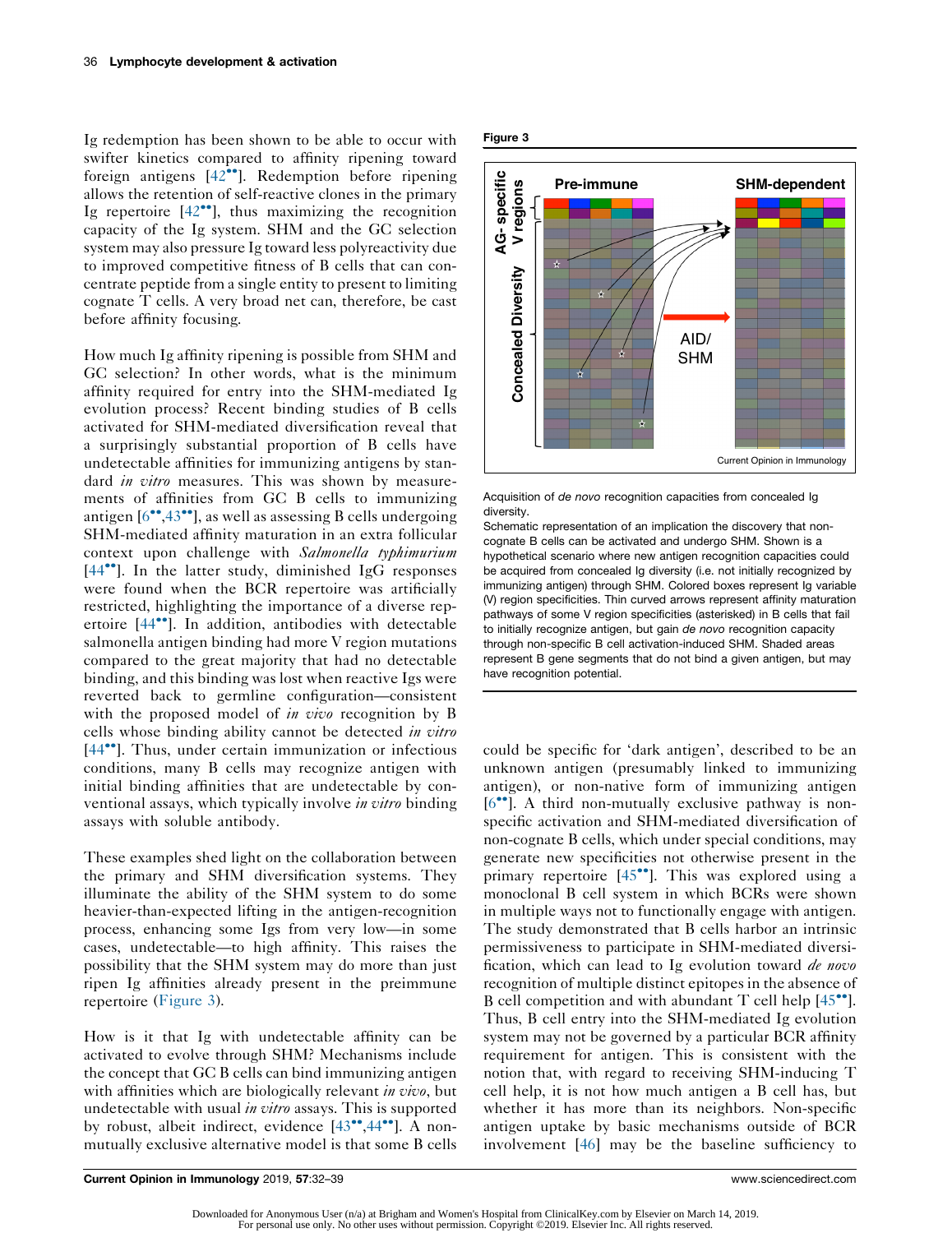<span id="page-5-0"></span>qualify for activated T cell help absent neighbors with BCR-mediated antigen recognition ability. While it remains to be seen whether new antigen recognition can occur through SHM in physiologic settings, low levels of non-cognate B cells have been shown to undergo SHMmediated diversification in a polyclonal B and T cell setting  $[45$ <sup>\*\*</sup>].

The fiercely competitive GC environment under typical experimental conditions renders non-specifically activated B cells extremely unlikely to survive in the presence of other cells with some BCR-mediated affinity for antigen. However, an SHM-mediated somatic Ig evolution system flexible enough to generate new specificities to immunizing antigen would be beneficial in situations where Ig specificities to immunologically important epitopes may not be represented in the primary repertoire. If the primary repertoire provides ineffective antibody profiles (e.g. to non-neutralizing epitopes), immunodominance shifts over time through antibody feedback/epitope masking [[47\]](#page-7-0), iteratively exhausting available repertoire options for some difficult infections. Such a response would be inherently demand-driven (i.e. effective antibody responses would resolve lymphoid inflammation). Persistent pathogen-driven lymphoid inflammation that exhausts available Ig recognition solutions could still be met by real-time stochastic SHM-mediated diversification of Ig genes. At least with respect to actionable Ig recognition, this can be analogous to the last soldier standing, armed with no weapon other than a hyperspeed version of one of nature's most powerful innovations evolution.

#### Concluding remarks

Here, we discussed how emerging data might support new perspectives on how Ig repertoires are shaped. In addition to being receptive to symbiont influences, we suggest that B cell biological plasticity allows both Ig diversification systems access to concealed diversity to regulate the sensitivity and specificity of humoral responses. For the naïve Ig repertoire—access to deliberately-produced immature B cell polyreactivity, enabling swift adaption of Ig recognition capacity. For the SHMdependent Ig repertoire—de novo epitope recognition through non-cognate B cell mutation, resulting in expanded diversity not otherwise functionally available from the primary Ig repertoire. Future studies promise to challenge these perspectives, and in so doing will advance understanding of the depth, flexibility, and utility of humoral immune responses.

## Acknowledgements

This work was supported by the National Institutes of Health grants AI121394, AI1113217, and AI137940 (to D.R.W.). D.R.W. holds a Career Award for Medical Scientists from the Burroughs Wellcome Fund.

### References and recommended reading

Papers of particular interest, published within the period of review, have been highlighted as:

- of special interest
- •• of outstanding interest
- 1. Victora GD, [Nussenzweig](http://refhub.elsevier.com/S0952-7915(18)30155-9/sbref0005) MC: Germinal centers. Annu Rev Immunol 2012, 30[:429-457.](http://refhub.elsevier.com/S0952-7915(18)30155-9/sbref0005)
- 2. Kelsoe G, Haynes BF: Host controls of HIV broadly [neutralizing](http://refhub.elsevier.com/S0952-7915(18)30155-9/sbref0010) antibody [development](http://refhub.elsevier.com/S0952-7915(18)30155-9/sbref0010). Immunol Rev 2017, 275:79-88.
- 3. Victora GD, Mouquet H: What are the primary [limitations](http://refhub.elsevier.com/S0952-7915(18)30155-9/sbref0015) in Bcell affinity [maturation,](http://refhub.elsevier.com/S0952-7915(18)30155-9/sbref0015) and how much affinity maturation can we drive with [vaccination?](http://refhub.elsevier.com/S0952-7915(18)30155-9/sbref0015) Lessons from the antibody [response](http://refhub.elsevier.com/S0952-7915(18)30155-9/sbref0015) to HIV-1. Cold Spring Harb Perspect Biol 2018, 10.
- 4. Pape KA, Taylor JJ, Maul RW, Gearhart PJ, Jenkins MK: [Different](http://refhub.elsevier.com/S0952-7915(18)30155-9/sbref0020) B cell [populations](http://refhub.elsevier.com/S0952-7915(18)30155-9/sbref0020) mediate early and late memory during an [endogenous](http://refhub.elsevier.com/S0952-7915(18)30155-9/sbref0020) immune response. Science 2011, 331:1203-1207.
- 5. Pape KA, Maul RW, Dileepan T, Paustian AS, [Gearhart](http://refhub.elsevier.com/S0952-7915(18)30155-9/sbref0025) PJ,
- $\bullet$ Jenkins MK: Naive B cells with high-avidity [germline-encoded](http://refhub.elsevier.com/S0952-7915(18)30155-9/sbref0025) antigen receptors produce [persistent](http://refhub.elsevier.com/S0952-7915(18)30155-9/sbref0025) IgM(+) and transient IgG<br>(+) memory B Cells. Immunity 2018, 48[:1135-1143](http://refhub.elsevier.com/S0952-7915(18)30155-9/sbref0025) e1134.

This paper showed that a single VH gene segment can confer high-affinity antigen binding and influence B cell fate.

6.  $\ddot{\phantom{0}}$ Kuraoka M, Schmidt AG, Nojima T, Feng F, [Watanabe](http://refhub.elsevier.com/S0952-7915(18)30155-9/sbref0030) A, Kitamura D, Harrison SC, Kepler TB, Kelsoe G: [Complex](http://refhub.elsevier.com/S0952-7915(18)30155-9/sbref0030) antigens drive [permissive](http://refhub.elsevier.com/S0952-7915(18)30155-9/sbref0030) clonal selection in germinal centers. Immunity 2016, 44[:542-552.](http://refhub.elsevier.com/S0952-7915(18)30155-9/sbref0030)

This study found that a large fraction of GC B cells do not show detectable binding to native antigen and proposes the concept of dark antigen.

- 7. Weisel FJ, [Zuccarino-Catania](http://refhub.elsevier.com/S0952-7915(18)30155-9/sbref0035) GV, Chikina M, Shlomchik MJ: A temporal switch in the germinal center [determines](http://refhub.elsevier.com/S0952-7915(18)30155-9/sbref0035) differential output of memory B and plasma cells. [Immunity](http://refhub.elsevier.com/S0952-7915(18)30155-9/sbref0035) 2016, 44:116- [130.](http://refhub.elsevier.com/S0952-7915(18)30155-9/sbref0035)
- 8. Jardine JG, Kulp DW, [Havenar-Daughton](http://refhub.elsevier.com/S0952-7915(18)30155-9/sbref0040) C, Sarkar A, Briney B, Sok D, Sesterhenn F, [Ereno-Orbea](http://refhub.elsevier.com/S0952-7915(18)30155-9/sbref0040) J, Kalyuzhniy O, Deresa I et al.: HIV-1 broadly [neutralizing](http://refhub.elsevier.com/S0952-7915(18)30155-9/sbref0040) antibody precursor B cells revealed by [germline-targeting](http://refhub.elsevier.com/S0952-7915(18)30155-9/sbref0040) immunogen. Science 2016, 351:1458- [1463.](http://refhub.elsevier.com/S0952-7915(18)30155-9/sbref0040)
- 9. Wesemann DR, [Portuguese](http://refhub.elsevier.com/S0952-7915(18)30155-9/sbref0045) AJ, Meyers RM, Gallagher MP, Cluff-Jones K, Magee JM, [Panchakshari](http://refhub.elsevier.com/S0952-7915(18)30155-9/sbref0045) RA, Rodig SJ, Kepler TB, Alt FW: Microbial [colonization](http://refhub.elsevier.com/S0952-7915(18)30155-9/sbref0045) influences early B-lineage [development](http://refhub.elsevier.com/S0952-7915(18)30155-9/sbref0045) in the gut lamina propria. Nature 2013, 501:112- [115.](http://refhub.elsevier.com/S0952-7915(18)30155-9/sbref0045)
- 10. Greiff V, [Menzel](http://refhub.elsevier.com/S0952-7915(18)30155-9/sbref0050) U, Miho E, Weber C, Riedel R, Cook S, Valai A, Lopes T, [Radbruch](http://refhub.elsevier.com/S0952-7915(18)30155-9/sbref0050) A, Winkler TH et al.: Systems analysis reveals high genetic and antigen-driven [predetermination](http://refhub.elsevier.com/S0952-7915(18)30155-9/sbref0050) of antibody repertoires throughout B cell [development](http://refhub.elsevier.com/S0952-7915(18)30155-9/sbref0050). Cell Rep 2017, 19[:1467-1478.](http://refhub.elsevier.com/S0952-7915(18)30155-9/sbref0050)
- 11. Xu JL, Davis MM: [Diversity](http://refhub.elsevier.com/S0952-7915(18)30155-9/sbref0055) in the CDR3 region of V(H) is sufficient for most antibody [specificities](http://refhub.elsevier.com/S0952-7915(18)30155-9/sbref0055). Immunity 2000, 13:37-[45.](http://refhub.elsevier.com/S0952-7915(18)30155-9/sbref0055)
- 12.  $\cdot$ Angeletti D, Yewdell JW: [Understanding](http://refhub.elsevier.com/S0952-7915(18)30155-9/sbref0060) and manipulating viral immunity: antibody [immunodominance](http://refhub.elsevier.com/S0952-7915(18)30155-9/sbref0060) enters center stage. Trends Immunol 2018, 39[:549-561.](http://refhub.elsevier.com/S0952-7915(18)30155-9/sbref0060)

This review comprehensively discusses the potential mechanisms contributing to B cell immunodominance in primary responses.

- 13.
- $\bullet$ [Abbott](http://refhub.elsevier.com/S0952-7915(18)30155-9/sbref0065) RK, Lee JH, Menis S, Skog P, Rossi M, Ota T, Kulp DW,<br>Bhullar D, Kalyuzhniy O, [Havenar-Daughton](http://refhub.elsevier.com/S0952-7915(18)30155-9/sbref0065) C e*t al*.: **Precursor** frequency and affinity determine B cell [competitive](http://refhub.elsevier.com/S0952-7915(18)30155-9/sbref0065) fitness in germinal centers, tested with [germline-targeting](http://refhub.elsevier.com/S0952-7915(18)30155-9/sbref0065) HIV vaccine [immunogens](http://refhub.elsevier.com/S0952-7915(18)30155-9/sbref0065). Immunity 2018, 48:133-146.e6.

With a VRC01-germline B cell transfer model, the authors assessed the roles of precursor frequency, affinity, and avidity onin vivo B cell expansion, GC recruitment, GC competition, SHM, and memory B cell development.

14. Dosenovic P, Kara EE, [Pettersson](http://refhub.elsevier.com/S0952-7915(18)30155-9/sbref0070) AK, McGuire AT, Gray M, Hartweger H, Thientosapol ES, Stamatatos L, [Nussenzweig](http://refhub.elsevier.com/S0952-7915(18)30155-9/sbref0070) MC: Anti-HIV-1 B cell responses are [dependent](http://refhub.elsevier.com/S0952-7915(18)30155-9/sbref0070) on B cell precursor frequency and [antigen-binding](http://refhub.elsevier.com/S0952-7915(18)30155-9/sbref0070) affinity. Proc Natl Acad Sci U S A 2018, 115[:4743-4748.](http://refhub.elsevier.com/S0952-7915(18)30155-9/sbref0070)

www.sciencedirect.com **Current Opinion in Immunology 2019, 57:32-39** Current Opinion in Immunology 2019, 57:32-39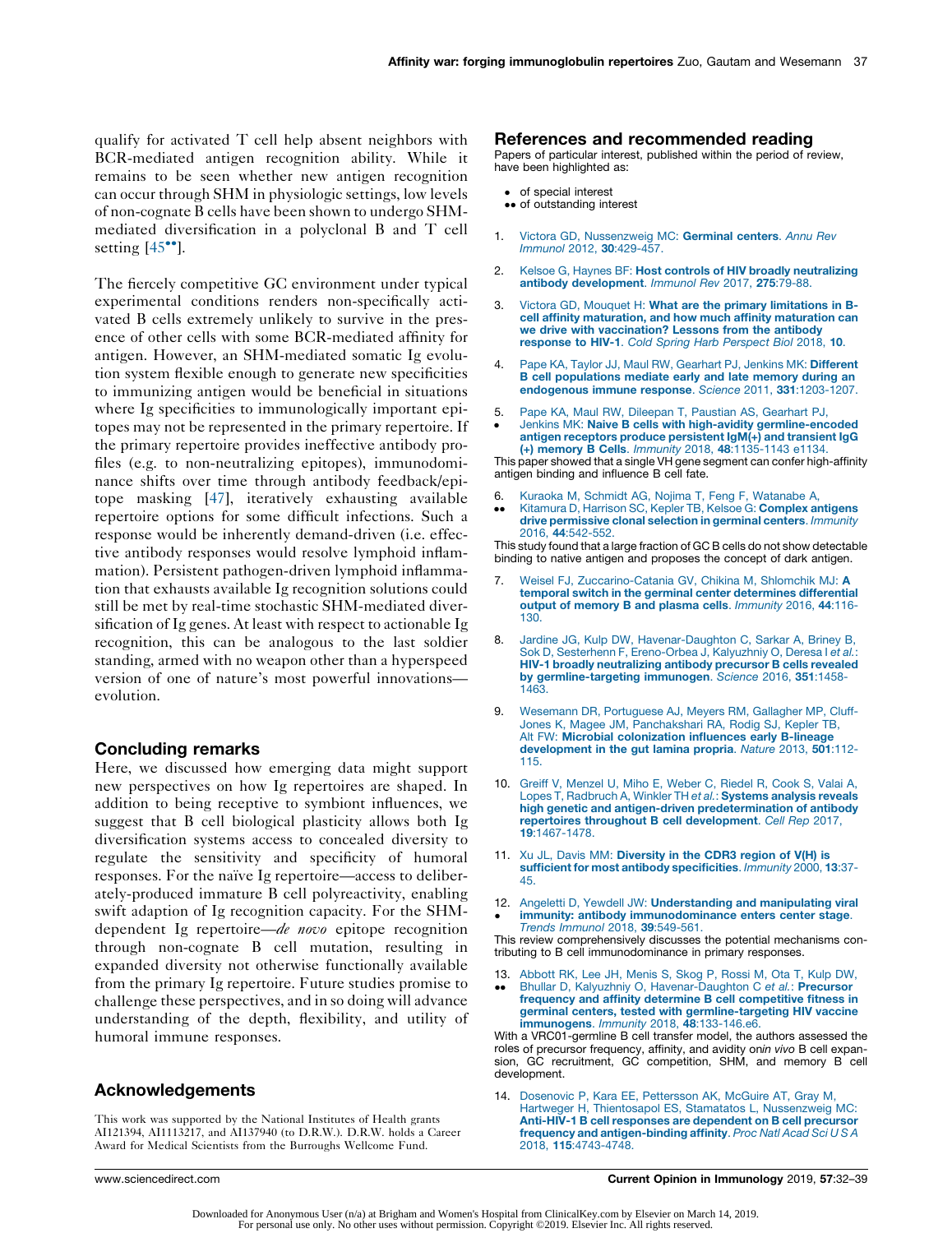- <span id="page-6-0"></span>15. Gu H, Tarlinton D, Muller W, [Rajewsky](http://refhub.elsevier.com/S0952-7915(18)30155-9/sbref0075) K, Forster I: Most [peripheral](http://refhub.elsevier.com/S0952-7915(18)30155-9/sbref0075) B cells in mice are ligand selected. J Exp Med 1991, 173[:1357-1371.](http://refhub.elsevier.com/S0952-7915(18)30155-9/sbref0075)
- 16. Nemazee D: [Mechanisms](http://refhub.elsevier.com/S0952-7915(18)30155-9/sbref0080) of central tolerance for B cells. Nat Rev Immunol 2017, 17[:281-294.](http://refhub.elsevier.com/S0952-7915(18)30155-9/sbref0080)
- 17. Cancro MP, Kearney JF: B cell positive [selection:](http://refhub.elsevier.com/S0952-7915(18)30155-9/sbref0085) road map to the primary [repertoire?](http://refhub.elsevier.com/S0952-7915(18)30155-9/sbref0085) J Immunol 2004, 173:15-19.
- 18. Baumgarth N: B-1 cell [heterogeneity](http://refhub.elsevier.com/S0952-7915(18)30155-9/sbref0090) and the regulation of natural and [antigen-induced](http://refhub.elsevier.com/S0952-7915(18)30155-9/sbref0090) IgM production. Front Immunol [2016,](http://refhub.elsevier.com/S0952-7915(18)30155-9/sbref0090) 7:324.
- 19. Yang Y, Wang C, Yang Q, [Kantor](http://refhub.elsevier.com/S0952-7915(18)30155-9/sbref0095) AB, Chu H, Ghosn EE, Qin G, Mazmanian SK, Han J, Herzenberg LA: Distinct [mechanisms](http://refhub.elsevier.com/S0952-7915(18)30155-9/sbref0095) define murine B cell lineage [immunoglobulin](http://refhub.elsevier.com/S0952-7915(18)30155-9/sbref0095) heavy chain (IgH) [repertoires](http://refhub.elsevier.com/S0952-7915(18)30155-9/sbref0095). eLife 2015, 4:e09083.
- 20. Chen Y, [Chaudhary](http://refhub.elsevier.com/S0952-7915(18)30155-9/sbref0100) N, Yang N, Granato A, Turner JA, Howard SL,<br>[Devereaux](http://refhub.elsevier.com/S0952-7915(18)30155-9/sbref0100) C, Zuo T, Shrestha A, Goel RR *et al.*: **Microbial**
- $\ddot{\phantom{0}}$ [symbionts](http://refhub.elsevier.com/S0952-7915(18)30155-9/sbref0100) regulate the primary Ig repertoire. J Exp Med 2018, 215[:1397-1415.](http://refhub.elsevier.com/S0952-7915(18)30155-9/sbref0100)

This paper demonstrated that microbial symbionts enrich frequencies of antibacterial specificities within preimmune B cell repertoires in a T cellindependent manner.

- 21. Le Gallou S, Zhou Z, Thai LH, Fritzen R, de Los Aires AV, [Megret](http://refhub.elsevier.com/S0952-7915(18)30155-9/sbref0105) J,
- $\ddot{\phantom{0}}$ Yu P, [Kitamura](http://refhub.elsevier.com/S0952-7915(18)30155-9/sbref0105) D, Bille E, Tros F et al.: A splenic IgM memory subset with [antibacterial](http://refhub.elsevier.com/S0952-7915(18)30155-9/sbref0105) specificities is sustained from<br>persistent mucosal [responses](http://refhub.elsevier.com/S0952-7915(18)30155-9/sbref0105). J Exp Med 2018, **215**:2035-[2053.](http://refhub.elsevier.com/S0952-7915(18)30155-9/sbref0105)

This study showed that ongoing T cell-dependent activation of B cells in gut-associated lymphoid tissues generates a diversified systemic compartment with long-lasting clonal persistence and protective capacity against systemic bacterial infections.

- 22. Wilmore JR, [Gaudette](http://refhub.elsevier.com/S0952-7915(18)30155-9/sbref0110) BT, Gomez Atria D, Hashemi T, Jones DD, [Gardner](http://refhub.elsevier.com/S0952-7915(18)30155-9/sbref0110) CA, Cole SD, Misic AM, Beiting DP, Allman D: [Commensal](http://refhub.elsevier.com/S0952-7915(18)30155-9/sbref0110) microbes induce serum IgA responses that protect against [polymicrobial](http://refhub.elsevier.com/S0952-7915(18)30155-9/sbref0110) sepsis. Cell Host Microbe 2018, 23[:302-311.e3.](http://refhub.elsevier.com/S0952-7915(18)30155-9/sbref0110)
- 23.  $\bullet$ [Williams](http://refhub.elsevier.com/S0952-7915(18)30155-9/sbref0115) WB, Liao HX, Moody MA, Kepler TB, Alam SM, Gao F,<br>Wiehe K, Trama AM, Jones K, Zhang R *et al.*: **HIV-1 [VACCINES.](http://refhub.elsevier.com/S0952-7915(18)30155-9/sbref0115)** Diversion of HIV-1 [vaccine-induced](http://refhub.elsevier.com/S0952-7915(18)30155-9/sbref0115) immunity by gp41-

microbiota [cross-reactive](http://refhub.elsevier.com/S0952-7915(18)30155-9/sbref0115) antibodies. Science 2015, 349: [aab1253.](http://refhub.elsevier.com/S0952-7915(18)30155-9/sbref0115)

This paper showed that dominant nonprotective antibody responses toward gp41 after HIV-1 gp140 vaccination are induced by a pre-existing pool of gp41-microbiota cross-reactive B cells.

- 24. Yilmaz B, Portugal S, Tran TM, [Gozzelino](http://refhub.elsevier.com/S0952-7915(18)30155-9/sbref0120) R, Ramos S, Gomes J, [Regalado](http://refhub.elsevier.com/S0952-7915(18)30155-9/sbref0120) A, Cowan PJ, d'Apice AJ, Chong AS et al.: Gut [microbiota](http://refhub.elsevier.com/S0952-7915(18)30155-9/sbref0120) elicits a protective immune response against malaria [transmission](http://refhub.elsevier.com/S0952-7915(18)30155-9/sbref0120). Cell 2014, 159:1277-1289.
- 25. Cabezas-Cruz A, [Mateos-Hernandez](http://refhub.elsevier.com/S0952-7915(18)30155-9/sbref0125) L, Alberdi P, Villar M, Riveau G, Hermann E, Schacht AM, Khalife J, [Correia-Neves](http://refhub.elsevier.com/S0952-7915(18)30155-9/sbref0125) M, Gortazar C et al.: Effect of blood type on [anti-alpha-Gal](http://refhub.elsevier.com/S0952-7915(18)30155-9/sbref0125) immunity and the incidence of [infectious](http://refhub.elsevier.com/S0952-7915(18)30155-9/sbref0125) diseases. Exp Mol Med 2017, 49[:e301.](http://refhub.elsevier.com/S0952-7915(18)30155-9/sbref0125)
- 26. Bishop JR, Gagneux P: Evolution of [carbohydrate](http://refhub.elsevier.com/S0952-7915(18)30155-9/sbref0130) antigensmicrobial forces shaping host glycomes? [Glycobiology](http://refhub.elsevier.com/S0952-7915(18)30155-9/sbref0130) 2007, 17[:23R-34R.](http://refhub.elsevier.com/S0952-7915(18)30155-9/sbref0130)
- 27. [Wardemann](http://refhub.elsevier.com/S0952-7915(18)30155-9/sbref0135) H, Yurasov S, Schaefer A, Young JW, Meffre E, Nussenzweig MC: Predominant [autoantibody](http://refhub.elsevier.com/S0952-7915(18)30155-9/sbref0135) production by early human B cell precursors. Science 2003, 301[:1374-1377.](http://refhub.elsevier.com/S0952-7915(18)30155-9/sbref0135)
- 28. Reed JH, Jackson J, Christ D, Goodnow CC: Clonal [redemption](http://refhub.elsevier.com/S0952-7915(18)30155-9/sbref0140) of [autoantibodies](http://refhub.elsevier.com/S0952-7915(18)30155-9/sbref0140) by somatic hypermutation away from self**reactivity during human [immunization](http://refhub.elsevier.com/S0952-7915(18)30155-9/sbref0140)**. *J Exp Med* 2016,<br>**213**[:1255-1265.](http://refhub.elsevier.com/S0952-7915(18)30155-9/sbref0140)
- 29. Schickel JN, Glauzy S, Ng YS, [Chamberlain](http://refhub.elsevier.com/S0952-7915(18)30155-9/sbref0145) N, Massad C, Isnardi I,<br>Katz N, Uzel G, Holland SM, Picard C *et al.*: **[Self-reactive](http://refhub.elsevier.com/S0952-7915(18)30155-9/sbref0145) VH4-34-**<br>expressing IgG B cells recognize [commensal](http://refhub.elsevier.com/S0952-7915(18)30155-9/sbref0145) bacteria. *J Exp* Med 2017, 214[:1991-2003.](http://refhub.elsevier.com/S0952-7915(18)30155-9/sbref0145)
- 30. Bellon B, [Manheimer-Lory](http://refhub.elsevier.com/S0952-7915(18)30155-9/sbref0150) A, Monestier M, Moran T, Dimitriu-<br>Bona A, Alt F, Bona C: **High frequency of [autoantibodies](http://refhub.elsevier.com/S0952-7915(18)30155-9/sbref0150)** bearing [cross-reactive](http://refhub.elsevier.com/S0952-7915(18)30155-9/sbref0150) idiotopes among hybridomas using VH7183 genes prepared from normal and [autoimmune](http://refhub.elsevier.com/S0952-7915(18)30155-9/sbref0150) murine strains. J Clin Invest 1987, 79[:1044-1053.](http://refhub.elsevier.com/S0952-7915(18)30155-9/sbref0150)
- 31. Chen X, Kearney JF: [Generation](http://refhub.elsevier.com/S0952-7915(18)30155-9/sbref0155) and function of natural selfreactive B [lymphocytes](http://refhub.elsevier.com/S0952-7915(18)30155-9/sbref0155). Semin Immunol 1996, 8:19-27.
- 32. Meffre E, Wardemann H: B-cell tolerance [checkpoints](http://refhub.elsevier.com/S0952-7915(18)30155-9/sbref0160) in health and [autoimmunity](http://refhub.elsevier.com/S0952-7915(18)30155-9/sbref0160). Curr Opin Immunol 2008, 20:632-638.
- 33. Zikherman J, [Parameswaran](http://refhub.elsevier.com/S0952-7915(18)30155-9/sbref0165) R, Weiss A: Endogenous antigen tunes the [responsiveness](http://refhub.elsevier.com/S0952-7915(18)30155-9/sbref0165) of naive B cells but not T cells. Nature 2012, 489[:160-164.](http://refhub.elsevier.com/S0952-7915(18)30155-9/sbref0165)
- 34. Dimitrov JD, Planchais C, [Roumenina](http://refhub.elsevier.com/S0952-7915(18)30155-9/sbref0170) LT, Vassilev TL, Kaveri SV, [Lacroix-Desmazes](http://refhub.elsevier.com/S0952-7915(18)30155-9/sbref0170) S: Antibody polyreactivity in health and disease: statu variabilis. J Immunol 2013, 191[:993-999.](http://refhub.elsevier.com/S0952-7915(18)30155-9/sbref0170)
- 35. Schroeder KMS, Agazio A, Strauch PJ, Jones ST, [Thompson](http://refhub.elsevier.com/S0952-7915(18)30155-9/sbref0175) SB, Harper MS, Pelanda R, Santiago ML, Torres RM: [Breaching](http://refhub.elsevier.com/S0952-7915(18)30155-9/sbref0175) peripheral tolerance promotes the [production](http://refhub.elsevier.com/S0952-7915(18)30155-9/sbref0175) of HIV-1-<br>[neutralizing](http://refhub.elsevier.com/S0952-7915(18)30155-9/sbref0175) antibodies. J Exp Med 2017, 214:2283-2302.
- 36. Scheid JF, Mouquet H, [Ueberheide](http://refhub.elsevier.com/S0952-7915(18)30155-9/sbref0180) B, Diskin R, Klein F, Oliveira TY, [Pietzsch](http://refhub.elsevier.com/S0952-7915(18)30155-9/sbref0180) J, Fenyo D, Abadir A, Velinzon K et al.: Sequence and structural [convergence](http://refhub.elsevier.com/S0952-7915(18)30155-9/sbref0180) of broad and potent HIV [antibodies](http://refhub.elsevier.com/S0952-7915(18)30155-9/sbref0180) that mimic CD4 binding. Science 2011, 333:1633- [1637.](http://refhub.elsevier.com/S0952-7915(18)30155-9/sbref0180)
- 37. Haynes BF, Fleming J, St Clair EW, [Katinger](http://refhub.elsevier.com/S0952-7915(18)30155-9/sbref0185) H, Stiegler G, Kunert R, [Robinson](http://refhub.elsevier.com/S0952-7915(18)30155-9/sbref0185) J, Scearce RM, Plonk K, Staats HF et al.: Cardiolipin polyspecific [autoreactivity](http://refhub.elsevier.com/S0952-7915(18)30155-9/sbref0185) in two broadly [neutralizing](http://refhub.elsevier.com/S0952-7915(18)30155-9/sbref0185) HIV-1 antibodies. Science 2005, 308:1906-1908.
- 38. [Andrews](http://refhub.elsevier.com/S0952-7915(18)30155-9/sbref0190) SF, Huang Y, Kaur K, Popova LI, Ho IY, Pauli NT, Henry<br>Dunand CJ, Taylor WM, Lim S, Huang M et al.: **[Immune](http://refhub.elsevier.com/S0952-7915(18)30155-9/sbref0190) history** [profoundly](http://refhub.elsevier.com/S0952-7915(18)30155-9/sbref0190) affects broadly protective B cell responses to [influenza](http://refhub.elsevier.com/S0952-7915(18)30155-9/sbref0190). Sci Transl Med 2015, 7:316ra.
- 39. Mouquet H, Scheid JF, Zoller MJ, [Krogsgaard](http://refhub.elsevier.com/S0952-7915(18)30155-9/sbref0195) M, Ott RG, Shukair S, [Artyomov](http://refhub.elsevier.com/S0952-7915(18)30155-9/sbref0195) MN, Pietzsch J, Connors M, Pereyra F et al.: [Polyreactivity](http://refhub.elsevier.com/S0952-7915(18)30155-9/sbref0195) increases the apparent affinity of anti-HIV antibodies by [heteroligation](http://refhub.elsevier.com/S0952-7915(18)30155-9/sbref0195). Nature 2010, 467:591-595.
- 40. Schroeder KM, Agazio A, Torres RM: [Immunological](http://refhub.elsevier.com/S0952-7915(18)30155-9/sbref0200) tolerance  $\cdot$ as a barrier to [protective](http://refhub.elsevier.com/S0952-7915(18)30155-9/sbref0200) HIV humoral immunity. Curr Opin [Immunol](http://refhub.elsevier.com/S0952-7915(18)30155-9/sbref0200) 2017, 47:26-34.

This review highlights the autoreactivity of HIV-1 bnAbs and the roles of central tolerance in limiting the development of bnAbs.

- 41. Bunker JJ, [Erickson](http://refhub.elsevier.com/S0952-7915(18)30155-9/sbref0205) SA, Flynn TM, Henry C, Koval JC, Meisel M,<br>Jabri B, [Antonopoulos](http://refhub.elsevier.com/S0952-7915(18)30155-9/sbref0205) DA, Wilson PC, Bendelac A: **Natural**
- $\cdot$ [polyreactive](http://refhub.elsevier.com/S0952-7915(18)30155-9/sbref0205) IgA antibodies coat the intestinal microbiota. [Science](http://refhub.elsevier.com/S0952-7915(18)30155-9/sbref0205) 2017, **358**.

This paper showed that IgA antibodies are rather polyreactive, and they recognize microbiota with innate-like specificity.

- 42.
- $\ddot{\phantom{0}}$ Burnett DL, Langley DB, [Schofield](http://refhub.elsevier.com/S0952-7915(18)30155-9/sbref0210) P, Hermes JR, Chan TD, Jackson J, Bourne K, Reed JH, [Patterson](http://refhub.elsevier.com/S0952-7915(18)30155-9/sbref0210) K, Porebski BT et al.: Germinal center antibody mutation [trajectories](http://refhub.elsevier.com/S0952-7915(18)30155-9/sbref0210) are determined by rapid self/foreign [discrimination](http://refhub.elsevier.com/S0952-7915(18)30155-9/sbref0210). Science 2018, 360[:223-226.](http://refhub.elsevier.com/S0952-7915(18)30155-9/sbref0210)

This study showed that self-reactive B cells follow distinct mutational trajectories to lose self-binding capacity, leading to optimal affinity for foreign antigen.

- 43. Tas JM, Mesin L, Pasqual G, Targ S, [Jacobsen](http://refhub.elsevier.com/S0952-7915(18)30155-9/sbref0215) JT, Mano YM,
- $\bullet$ Chen CS, Weill JC, Reynaud CA, Browne EP et al.: [Visualizing](http://refhub.elsevier.com/S0952-7915(18)30155-9/sbref0215) antibody affinity [maturation](http://refhub.elsevier.com/S0952-7915(18)30155-9/sbref0215) in germinal centers. Science 2016, 351[:1048-1054.](http://refhub.elsevier.com/S0952-7915(18)30155-9/sbref0215)

By combining imaging and sequencing, the authors analyzed the dynamics of B cell clonal diversity in GCs and find the diversity decreased at wide range of rates during affinity maturation process.

- 44. Di Niro R, Lee SJ, [Vander](http://refhub.elsevier.com/S0952-7915(18)30155-9/sbref0220) Heiden JA, Elsner RA, Trivedi N,
- **et al.: Salmonella infection drives [promiscuous](http://refhub.elsevier.com/S0952-7915(18)30155-9/sbref0220) B cell**<br>et al.: **Salmonella infection drives promiscuous B cell**<br>activation followed by [extrafollicular](http://refhub.elsevier.com/S0952-7915(18)30155-9/sbref0220) affinity maturation.<br>*Immunity* 2015, 43[:120-131.](http://refhub.elsevier.com/S0952-7915(18)30155-9/sbref0220)<br>This paper showed t Bannock JM, Gupta NT, [Kleinstein](http://refhub.elsevier.com/S0952-7915(18)30155-9/sbref0220) SH, Vigneault F, Gilbert TJ

with undetectable affinities and affinity maturation in a non-classic GC pathway.

- 45. Silver J, Zuo T, [Chaudhary](http://refhub.elsevier.com/S0952-7915(18)30155-9/sbref0225) N, Kumari R, Tong P, Giguere S,
- $\ddot{\phantom{0}}$ Granato A, Donthula R, Devereaux C, [Wesemann](http://refhub.elsevier.com/S0952-7915(18)30155-9/sbref0225) DR: Stochasticity enables [BCR-independent](http://refhub.elsevier.com/S0952-7915(18)30155-9/sbref0225) germinal center initiation and antibody affinity [maturation](http://refhub.elsevier.com/S0952-7915(18)30155-9/sbref0225). J Exp Med 2018, 215[:77-90.](http://refhub.elsevier.com/S0952-7915(18)30155-9/sbref0225)

Using a mouse model whose knock-in BCR does not functionally engage with immunizing antigen, the authors showed that chronic immunization

Current Opinion in Immunology 2019, 57:32–39 www.sciencedirect.com